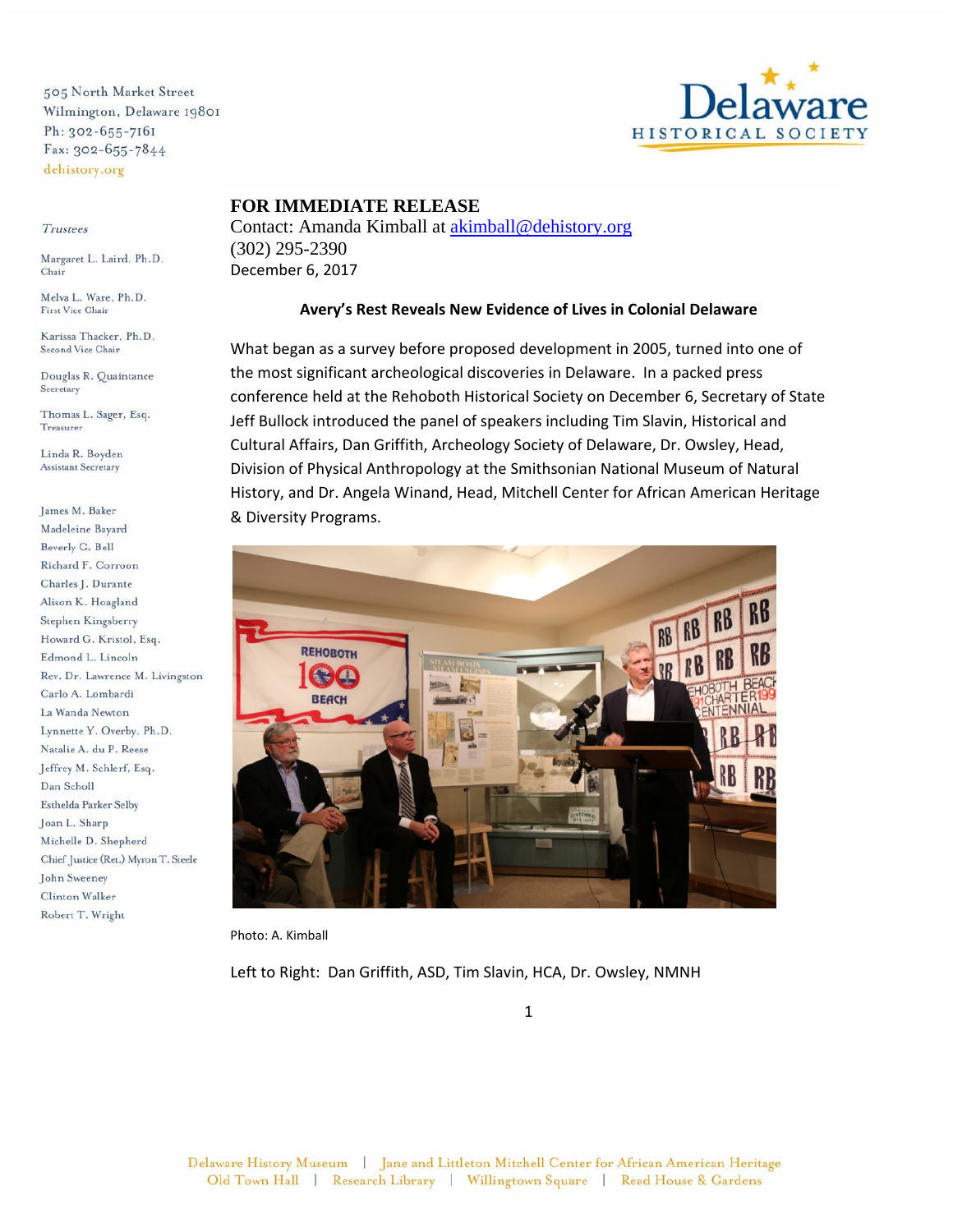Dan Griffith, who first mapped the site in 1976 as a possible place of historic significance, outlined the progression of discovery at Avery's Rest, now located on land owned by Mr. and Mrs. Waymon Harmon, whom Griffith and the rest of the panel thanked for their permission to excavate the site. Griffith also noted how the soil played an important part in pin-pointing the age of the burials as well as providing new details about the lives of these early settlers of Delaware.

Dr. Douglas Owsley gave a detailed description of the testing that he and his Smithsonian team have begun and the exciting details they've uncovered so far. He made clear the stunning significance of the history contained in the well-preserved remains of the eleven mid-17<sup>th</sup> to early 18<sup>th</sup> century Delawareans discovered at Avery's Rest, with bone and DNA analysis confirming three of the burials were people of African descent, born in America.

"You've got to love teeth, they tell you so blooming much," said Dr. Owsley. What those teeth seem to be telling Dr. Owsley and his team is that tooth decay made up 30% of the oral health problems in this small group, some of that decay eventually leading to their undoing. Pipe smoking is clearly evident as well, with all seven of the males showing signs of "pipe facets" in their teeth.



Photo: Kate D. Sherwood Smithsonian Institution - Detail of "pipe facets"



Dr. Angela Winand closed the press conference with the promise of continuing to work with the Archeological Society of Delaware, the Division of Historical and Cultural Affairs and the Smithsonian to create an interpretation of the discoveries at the Mitchell Center for African American Heritage. "This archeological discovery is truly exciting," said Dr. Angela Winand "and reminds us that the ancestors will always make themselves known to us if we listen. The stories of their sacrifices in life and remembrances in death are truly 'written in bone' for us to interpret, understand and honor."

Photo: A. Kimball - Dr. Angela Winand